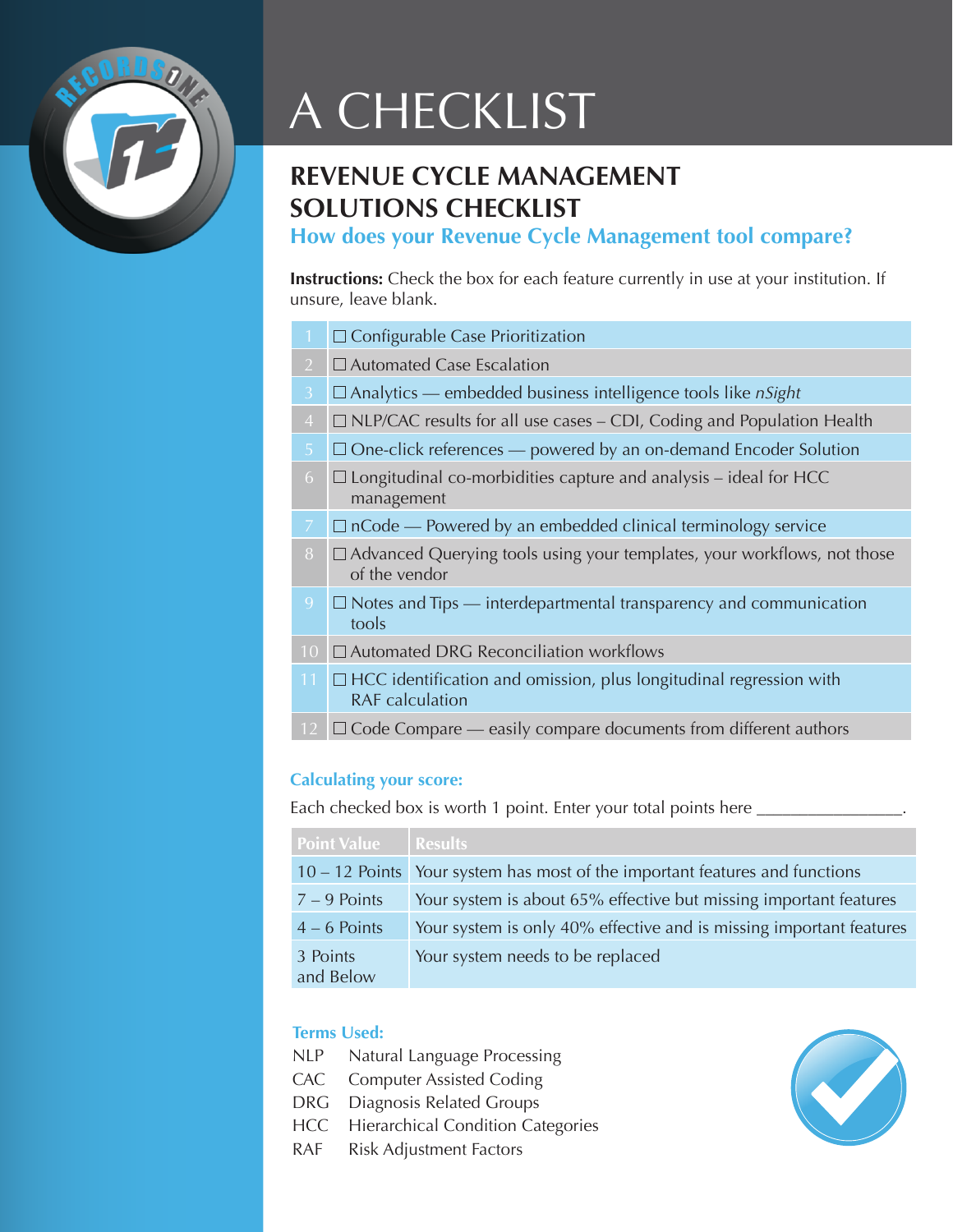

## **INTEGRATED REVENUE INTEGRITY SYSTEM (IR1S)**

**Simplification, Automation, Reliability, Lower Cost… get them all with IR1S.**

Our Integrated Revenue Integrity System (IR1S) eliminates the need to license and integrate disparate tools, with endless integration points, competing priorities, and increased complexity. Cloud based, easy to implement, intuitive to use, with flexible On-Demand module activation. We guarantee a 30-day implementation from final data integrity check to operational capability that requires nominal IT support from your organization.

**Extensive integrated modules enable solutions for:**

- Clinical Documentation Improvement
- Quality & Population Health including our BPCI solution
- Charge Capture & Audit



\* \* \* \* \*

"RecordsOne played an integral part for us to achieve financial success in our new bundle payment program. Last year, we started a bundle payment program with Medicare. Being a large organization, we faced a challenge early on with our data sets. RecordsOne was the ideal partner to ensure our success as they demonstrated knowledge about the program, and a willingness to create and customize tools for us to succeed. The value of their partnership was recognized early on as we needed specific data in real time from two different EMR systems.

This data was needed to generate a report that could be run daily and identify patients who would be participating in the bundle program. Lisa and the RecordsOne support team took it upon themselves to create an analytical tool that we never had before.

This tool further generates a report that is easily run and shared with team members that identifies patients who are participating in the bundle payment program. By having this report, our Care Team is able to meet with participating patients prior to discharge and better manage their care after they have left the hospital. This thorough and easy to use solution made what was once a large barrier to our success into one of our greatest strengths in the bundle payment program. Thanks to RecordsOne, we are 100% compliant with the Medicare standards and have seen great success in the first year of implementation; including substantial financial gains and savings."

– S. Darrington, ACO Senior Fellow, CommonSpirit Health, Nebraska Market manck<br>, Comn<br>99